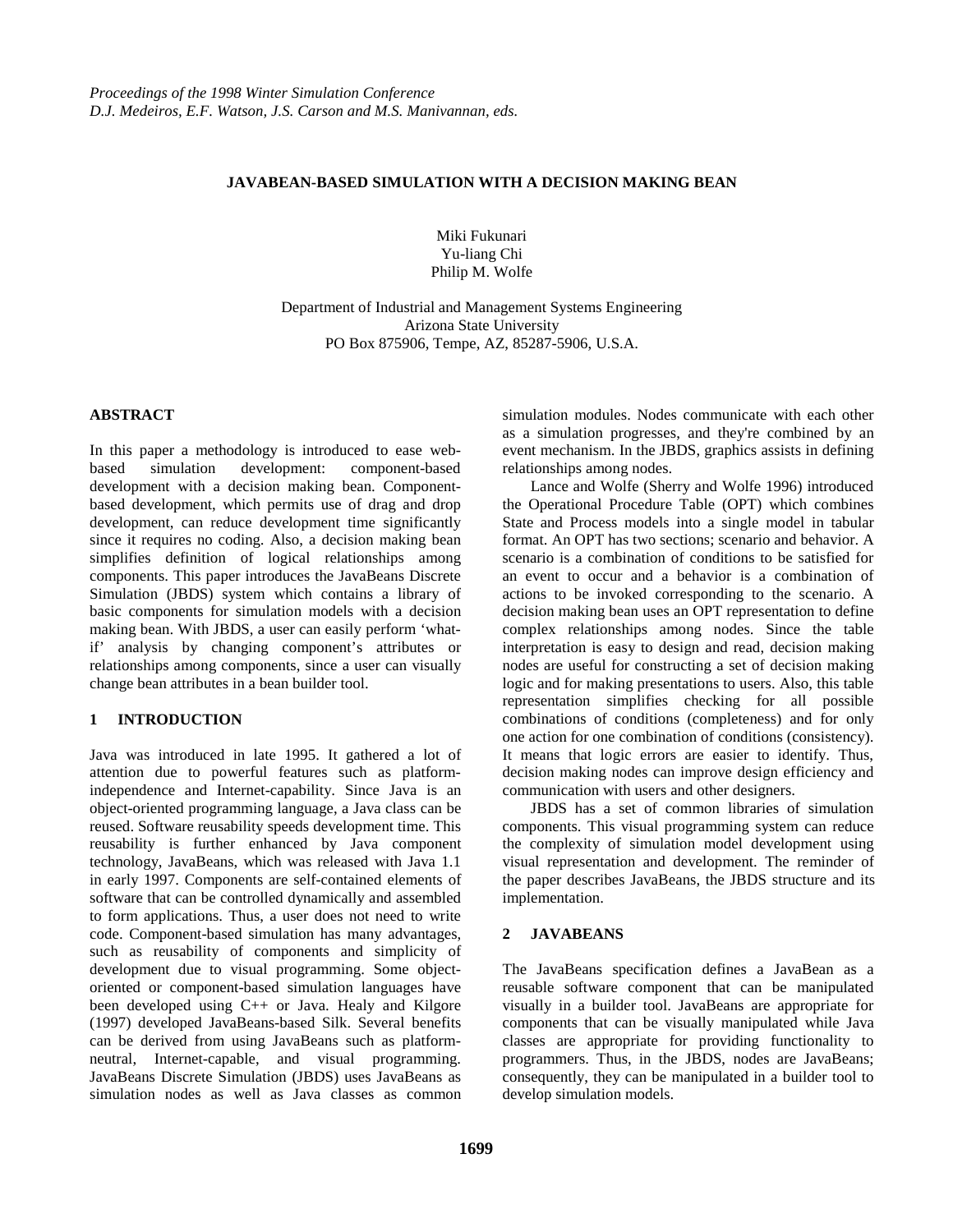The three most important elements of a JavaBean are the set of properties it exposes, the set of methods it allows other components to call, and the set of events it fires. Properties are attributes of a bean. A user can set property values using a visual development tool. The event is comprised of three parts; an event source, an event listener, and an event object. The event model facilitates communication between beans through the mechanism of firing and receiving an event. When an event source fires an event, event listeners for the event receive the event and invokes the method associated with the event. This event model separates an event source from an event listener. An event source and an event listener can be connected at runtime. This dynamic binding supports independent development of components and applications.

A builder tool provides a mechanism to introspect beans in order to expose their properties, methods, and events. This introspection mechanism allows a user to manipulate a bean's appearance and behavior at run-time in a builder tool. A user just needs to understand each bean's capability and how to operate a builder tool. Then a user can create an application with little knowledge of Java by changing property values, and connecting beans at runtime through pre-defined events.

#### **3 JAVABEANS DISCRETE SIMULATION (JBDS)**

The JBDS system is structured into three basic elements; entity, event, and nodes.

# **3.1 Entity**

In the JBDS, entities are Java classes. Entities move through nodes passing information. Each entity encapsulates data such as identifier, arrival/leaving times and attributes. Entities usually are created, moved through nodes following an event mechanism, and then destroyed when they leave.

# **3.2 Event**

Events are Java classes utilized by nodes. Events in JBDS take care of communication between nodes. When an event occurs, a system state changes. Entities move through states as an event occurs. JBDS has four events that deal with communication and scheduling. For example, in basic communication, the Simulation Event is invoked which passes entity information to a next node when necessary conditions are satisfied. Events communication can be defined by connecting nodes in a builder tool since nodes communicate with each other by firing and receiving events.

#### **3.3 Nodes**

Nodes may be categorized three ways: basic nodes, controller node, and decision making nodes.

# **3.3.1 Basic Nodes**

At present, four types of basic nodes have been developed:

- 1. Create Node; Entities are created with this node. A create node can specify the distribution of the time between arrivals, the maximum number of entity creations and the first time of creation.
- 2. Terminate Node; Entities are terminated with this node. This node gathers all sets of information associated with entities that have reached the terminate node. A statistics output associated with a terminate node can be invoked at run-time.
- 3. Activity Node; This node defines the distribution of the service time and number of servers.
- 4. Queue Node; This node manages entities waiting for a service resource. Entities wait in this node in FIFO order. Statistics associated with a queue node can be invoked at run-time.

# **3.3.2 Controller Node**

This node manages the simulation schedule by organizing future events. Nodes which create future events, such as create and activity nodes, communicate with a controller node passing future-event information. The controller node invokes scheduled events according to current simulation time. Also, it manages global variables such as number in queue and simulation time. This node controls global variables by communicating with other nodes.

# **3.3.3 Decision Making Node**

This node manages decision making logic. Logic can be represented in tabular format when a simulation model involves a conditional or probabilistic decision. The JBDS has several variable keywords, such as attribute, current time, number in queue, etc. Using these keywords, a user can define logical relationships among nodes using a decision making node.

The logical relationships among nodes can be represented as an OPT in two sections: scenario and behavior. A decision making node uses this table representation. Figure 1 depicts that a decision making node after defining the logical relationships. In the left column, a user can define variables to be checked, which are keywords in the JBDS. For example, QUE(1)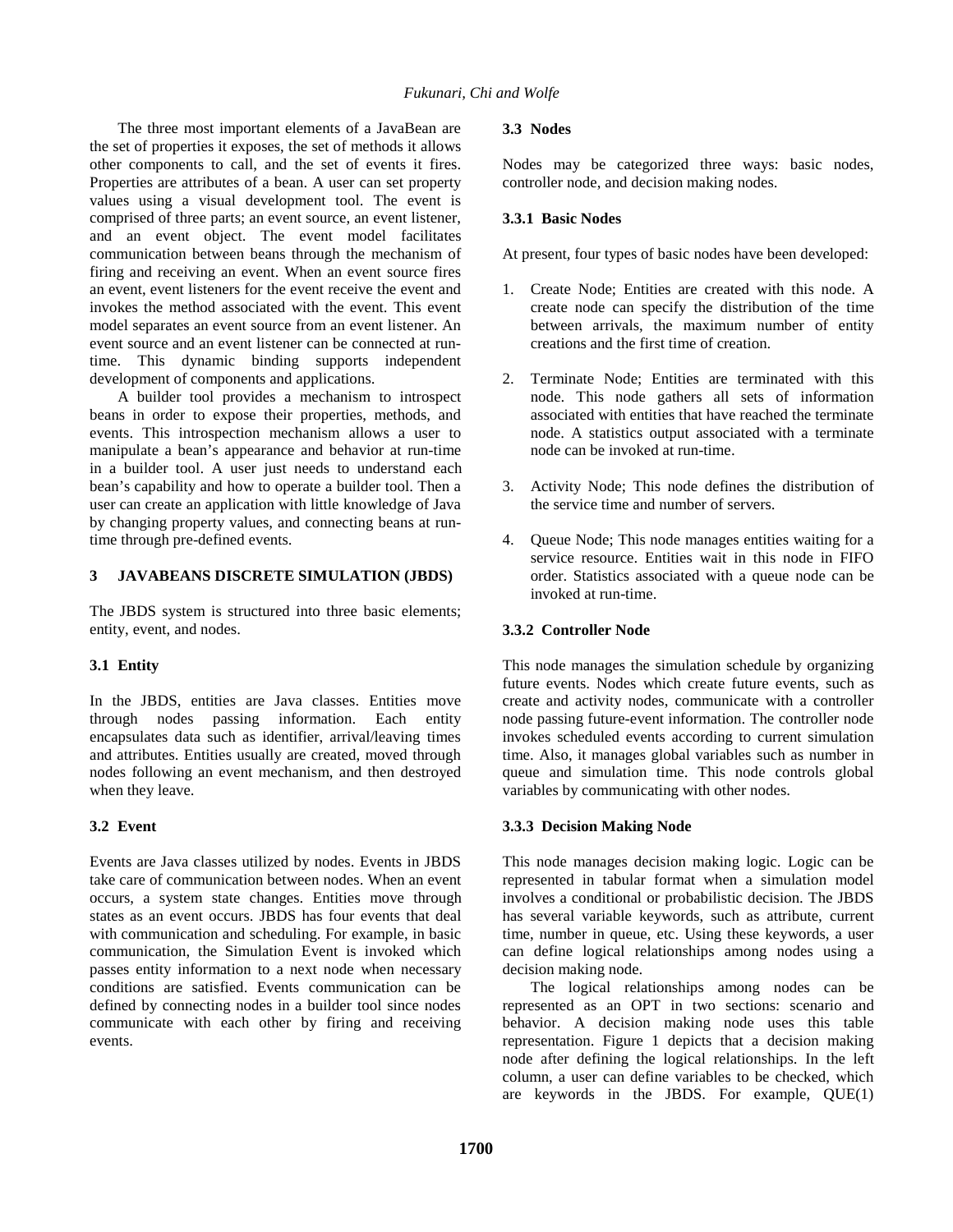represents the number in queue node 1, DEST is a place to which an entity is routed, and ATR(1) is the first attribute of an entity. In the second column, values for the variable can be defined. For example, the first row in the Figure 1 defines the condition of QUE(1)  $\leq$  5. In the other columns (right from the leftmost two columns), the user can set possible combinations of conditions to be checked for the scenario section and possible combinations of actions to be invoked for the behavior section. For example, an entity is assigned value of 6 time units as the first attribute and then is routed to queue node 1 if  $OUE(1) \le 5$ . The OPT representation simplifies the design of logical relationships among nodes since this tabular format is easy to read and design. As a result, complex simulation models can developed in less time. Also, this table representation simplifies completeness and consistency checking. Decision making nodes can be a significant aid in modeling decision making logic.



Figure 1 Decision Making Node

#### **3.4 Trace Capability**

The trace feature of JBDS lets a user examine the movement of entities through the system. After a simulation run, data associated with an entity, such as arrival time, leaving time, etc. can be shown by invoking trace output in a terminate node at run-time. Using this data, the JBDS can trace a detailed history of all entity movements.

# **4 JBDS IMPLEMENTATION**

The JBDS can be implemented using any JavaBeans visual builder tool. This research was performed using the Beans Development Kit (BDK) by Sun Microsystems. An inspector/adjuster network model (Pritsker 1995, p.131) was simulated (see Figure 2) to illustrate the system. In this example, 70 percent of the items inspected are routed directly to packing and 30 percent of the items require adjustment. Following adjustment, the items are returned for reinspection. The inspection time is a function of the number of items waiting for inspection and the number waiting for adjustment (see Figure 1 where ATR(1) is the inspection time).



Figure 2 An Inspector/Adjuster Network Model

In a builder tool, a user can see a list of all nodes, drag and drop them into the design window, connect them so that they communicate with each other, and define their properties. This system has two decision making nodes. One decision making node occurs before the inspector queue (see Figure 1). The other decision making node occurs after the inspector activity (see Figure 3). The decision making node in the Figure 3 specifies that an entity is routed to queue node 2 with probability 0.3 and routed to the terminate node 2 with probability 0.7. After defining all relationships among nodes, the simulation model developed is shown in Figure 4. Since all development is made in a visual programming manner, it is simple and easy to design.

#### **5 CONCLUSION**

The JBDS system has demonstrated the feasibility of component-based simulation development using a table representation to define decision making logic. A user can rapidly develop models with user-friendly graphical representation instead of writing programs. The JBDS developed in this study may be accessed at (URL: http://pwolfe.eas.asu.edu/sim.html). Since Java has robust cross-platform capabilities, JBDS can be used in a distributed environment to develop complex simulation models.